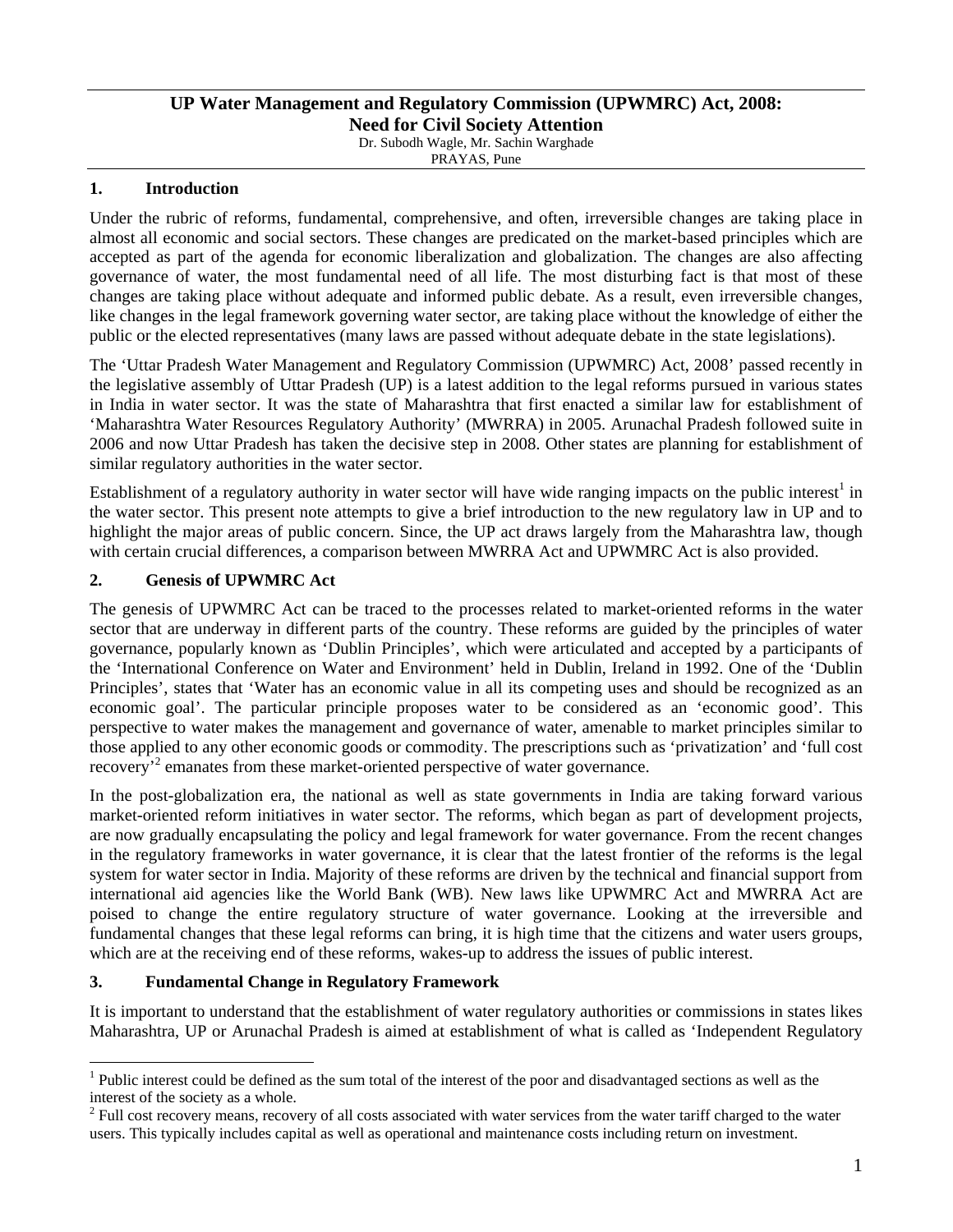Authority' or IRA. Such IRAs are already established in India, mainly in infrastructure sectors like telecom (Telecom Regulatory Authority of India), electricity (State Electricity Regulatory Commission), and also in service sectors like insurance. The Securities and Exchange Board of India (SEBI) also functions as an IRA in the sector of securities market.

Within the given policy and regulatory framework, these IRAs are supposed to balance two things, viz., (a) interests of the service users, and (b) interests of the market including the private sector players in the market. In doing so, the IRA is expected to ensure that a conducive environment is created for free and fair competition in the sector. To achieve this objective, naturally the IRA should be empowered enough to take decisions and give orders regarding key economic matters like the terms of competition, price of services, distribution of various service or other benefits among various stakeholders. Hence, the IRA is often entrusted with powers equivalent to courts and as such these institutions are quasi-judicial in nature. Due to their quasi-judicial nature and the due to the responsibility of regulation vested on them, these institutions are supposed to be 'independent' in their decision making process. Thus, the assumption is that, by isolating itself from undue political influence, such independent institutions, having sectoral expertise combined with judicial powers, can bring economic efficiency in the sector as a whole.

Before IRA came into existence, the key sector-level decisions are taken by government departments and ministries, thus making the decision amenable to various political influences including genuine politics, vested interest politics and politics related to whims and fancies of particular ruling party or minister. Thus, in effect, the establishment of an IRA leads to transfer of a big chunk of regulatory function from the government departments and ministries to the newly established IRA. This brings in a fundamental change in role of government towards regulating the sector. These changes may have multiple adverse effects such as:

- Complete de-politicization of the crucial public interest issues involved in regulatory functions of the IRA. This may limit the scope for influence on key sectoral decisions through legitimate and just political activism.
- Unaccountable behavior of IRAs, since, IRA is not directly accountable as the government is through electoral process.
- Market capture of IRA, since, the market and market players with their strength of financial and knowledge resources can have higher influence on the techno-centric and judicial proceedings of the IRA. This may lead to reduction in space for raising genuine concerns relating to public interest including the interests of the poor and other disadvantages sections.

But at the same time, IRAs can also be instrumental in bringing public interest at the center stage of the governance of the sector. For example, the IRAs have the capacity to bring transparency to the otherwise opaque decision making processes in the sector. Similarly, IRAs can play key role in ensuring intensive and meaningful participation of all stakeholders including the marginalized sections of the society. But these gains certainly get shadowed if the law for establishment for IRA does not favor development of effective public control on the regulation of the sector. Also, if the basic framework for governance, especially in life-sustaining sector like water, is totally 'market centric', then it is hard to expect that the IRA will always keep public interest over and above the private interests of the players in the market.

Apart from this fundamental change in the regulatory framework that an IRA brings in a sector, there are other changes that are specific to water sector that the new regulatory laws will bring. These changes are discussed in the following sections of the note.

#### **4. Water Entitlement Regime**

Creation, management and regulation of 'water entitlement system' (WES) is at the heart of the regulatory framework of the IRA in water sectors. As part of the WES, various water users and groups of users shall be allotted certain shares of water as their 'water entitlement'. The UPWMRC and the MWRRA are empowered through the respective legislations to determine and regulate water entitlements to different user groups. UPWMRC Act defines entitlement as, 'any authorization by the Commission to use the water for the specified purpose...' (refer Sect. 2 (h) of UPWMRC Act). MWRRA Act further states that, 'entitlements,...are deemed to be usufructuary rights...' (refer Sect. 11 (i) (i) of MWRRA Act). Water entitlements are certainly not the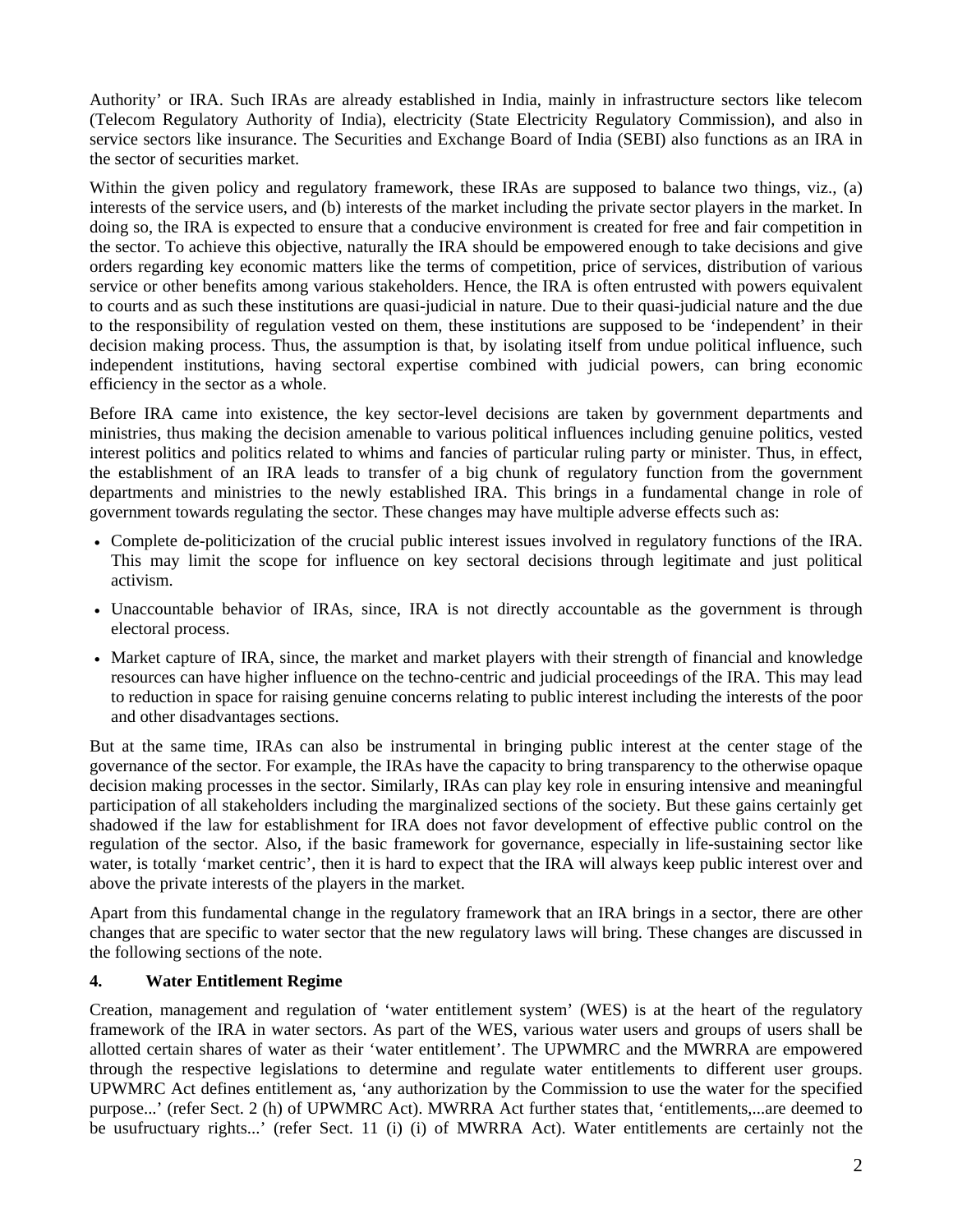ownership rights but they are 'rights to use' (in short 'use-rights'), which are also called as 'usufructuary rights<sup>33</sup>. Thus, 'entitlements' are legally recognized, registered, (near) perpetual and regulated rights over use of water.

There could be two ways to view this new regime. One way could be that creation of water entitlements regime will ensure rights of water users, especially the rights of poor and disadvantaged sections of society over the use of water resources and shall act as a barrier to monopoly control of the dominant groups in the society over the bulk of the water resources. The second way could be that creation of property use-rights over a share of water will pave way for development of market mechanisms in water sector, similar to the existence of land market. The actual impact of establishing water entitlement regime depends on the finer details of the related regulatory provisions and also the kind of political dynamics that comes into play while implementing the regime.

## **5. Equity in Water Distribution**

The impacts of entitlement regime will depend on the level of cognizance and integration of social policy considerations in the regime such as equitable distribution of water. Both the UPWMRC and MWRRA Act specifically mention in the preamble of the laws that the regulator shall ensure judicious, equitable and sustainable management and allocation of water resources. Thus, the legislations accept 'equity' as the key principle that shall guide the allocation of water resources. This acceptance would be expected to lead to equitable distribution of entitlements, thus, making the poor and other disadvantaged sections entitled for due shares of the water use-rights allocated by the regulator.

Except for the preamble of the UPWMRC Act, the term 'equity' is not at all mentioned in the legal provisions in the rest of the document of the law. In fact, there has been no attempt to legally define the criteria for 'equitable allocation' of water resources. In absence of a practically implementable definition of 'equity' the regulator will not be able to implement the principle of 'equitable distribution' in practice.

MWRRA Act states that, 'for equitable distribution of water in command areas of the project, every land holder in the command area shall be given quota', and that, 'the quota shall be fixed on basis of the land in command area' (refer Sect. 12 (6) (a)  $\&$  (b) of MWRRA Act). Thus, water will be made available to only those people having land in command area and it will be in the proportion of land holding. Hence, in MWRRA Act 'equity' is defined in a manner that only includes all landowners in command area of an irrigation project.

Thus, in Maharashtra a vital opportunity is lost to bring into reality an inclusive interpretation of the principle of 'equity' as: 'water to everyone including the landless'. Such legal boundaries on definition of equity are not imposed by UPMWRC Act and there could be an opportunity in UP to evolve a much comprehensive and inclusive definition of 'equity' by influencing the rules and regulations that will be prepared for implementation of the law.

The combination of establishing the entitlement regime (legally recognized and perpetual use-rights over water) and the system of allocation of entitlement in proportion to the land owned, will allow the big landlords to gain immense control over water resources that would not only have government sanction but also have legal sanctity. The 'Water Entitlement System' with a narrowly defined principle of 'equity' may thus lead to emergence of 'Water Lords', similar to the existing 'Land Lords'. This will ultimately reinforce the financial and political clout that the dominant group holds today and would lead to further erosion of space for disempowered sections to assert their rights. The problem gets further accentuated when we explore the linkages between 'Water Entitlement System' and the creation of 'Water Markets'.

## **6. Water Markets**

 $\overline{a}$ 

UPWMRC Act does not include specific provisions for creation of water markets. But there are clear linkages between creation of 'water entitlement systems' and 'water markets'. Hence, the possibility of creation of formal water markets, once the entitlement system is in place, cannot be dismissed.

 $3$  The dictionary meaning of the term 'usufructuary' is the right of using and enjoying all the advantages and profits of the property of another without altering or damaging the substance (Webster's New World Dictionary).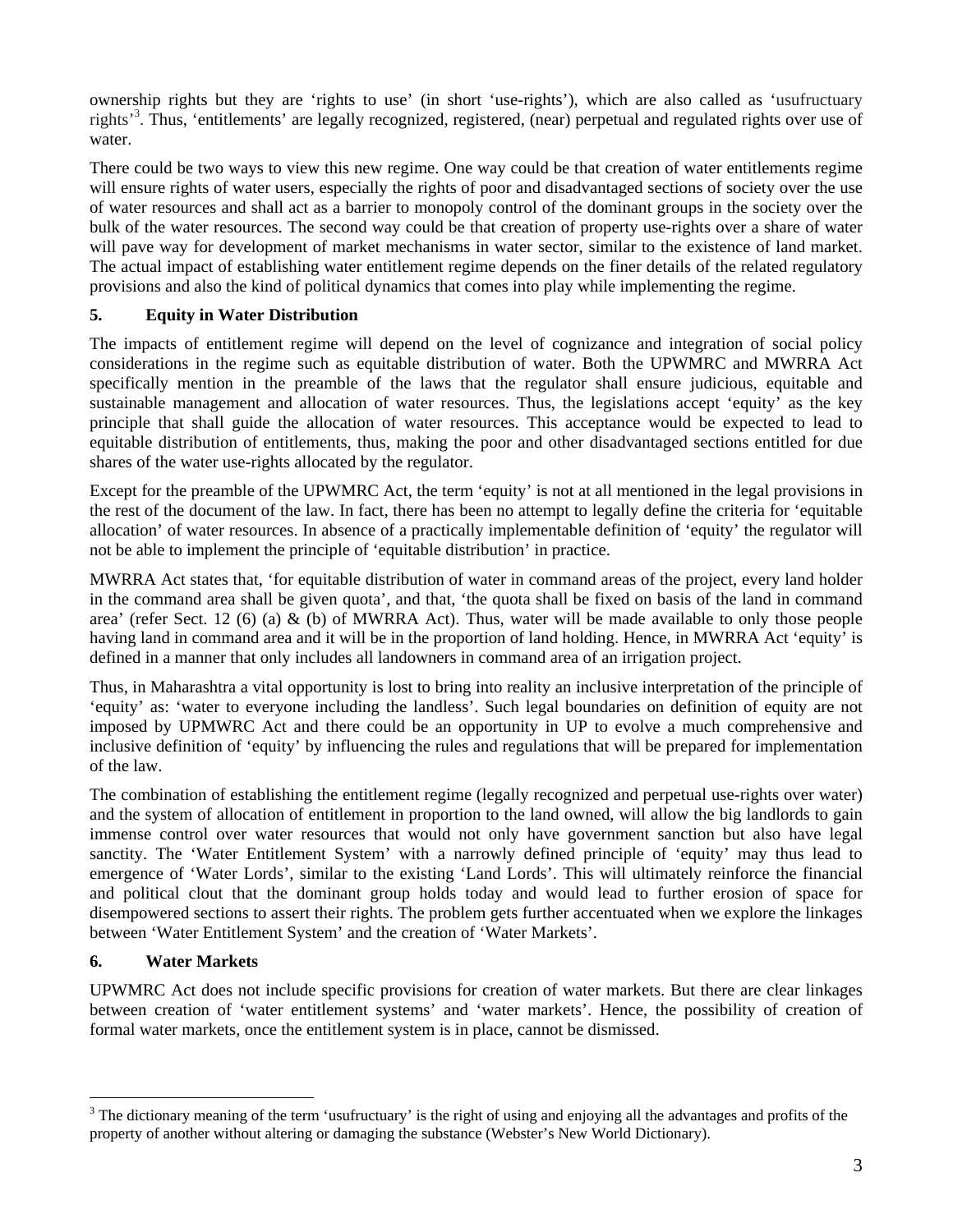Strategically, creation of legally recognized 'water entitlement' could be a pre-cursor to creation of 'water markets'. Once established, the water entitlements can then be traded within a market system under a sound legal framework.

It is worth understanding the linkages between 'water entitlements' and 'water markets' from experiences of countries which have already implemented market-oriented reforms in water sector. Water access entitlements, allocations and trading have been key elements of water reforms in Australia. The Australian government defines 'water trading' as transactions involving water access entitlements (permanent trading) or water allocations assigned to water access entitlements (temporary trading)<sup>4</sup>. Similarly, in Chile, water use right is treated as a private property independent of land (title) that can be traded, used as collateral, and treated as assets for tax purposes<sup>5</sup>. While the Chilean government grants quantified water rights (entitlements) to all users, an active water market facilitates reallocation of such entitlements both within and across sectors.

Though UPWMRC Act does not provide a clear and direct provision for trading of water entitlements, considering the strong linkage between 'entitlements' and 'markets', there will be efforts in future to build a market system, once the entitlement system is in place. This concern about creation of formal water markets in India is hypothetical and based just on some remote international experiences. The provisions in MWRRA Act suggest beyond doubt that 'entitlement regime' is established for the specific purpose of allowing future allocations of water through market mechanisms.

According to MWRRA Act, the regulator has been accorded the powers to fix criteria for trading of water entitlements on the regulator (refer Sect. 11(i) of the MWRRA Act). Further, the law states that, "entitlements,...are deemed to be usufructuary rights which can be transferred, bartered, bought or sold...within a market system" (refer Sect. 11(i) (i) of the MWRRA Act).

Thus, the scenario of emergence of formal water markets is not just a matter of policy debate, but it has already penetrated into the regulatory framework and received legal sanctions in one of the state in India. There will be every possible attempt to replicate this model of creation of 'water entitlement system' and 'water market system' across various parts of the country.

The GoUP was wise enough to avoid provision for trading of entitlements, but the same may be given a backdoor entry through inclusion of the same in rules and regulations for implementation of the law. A study done on the distributive impacts of water markets in Chile concludes that farmers' share of water rights decreased significantly after formal water markets backed by the system of property use-rights (entitlements) were introduced. This led to deterioration of their standards of living<sup>6</sup>. Such impacts can be detrimental to the agroeconomy and the overall rural economy in India.

## **7. Tariff Regime**

Establishing a tariff system and regulation of the same is one of the key functions of the IRAs. UPWMRC Act as well as MWRRA Act entrust the responsibility of determination and regulation of water tariff to the respective regulatory authorities. The tariff will be determined based on the principle of 'cost-recovery'. It is necessary to gain critical understanding of the principle of 'cost-recovery' and also analyze the implementation of this principle with respect to the 'levels of cost-recovery' envisaged in UPWMRC Act and MWRRA Act.

The principle of 'cost-recovery' from water tariff emanates from the principle of 'water as an economic good'. It is argued that water has economic value and hence provision of water services should be accompanied by recovery of cost incurred to provide the services from the users.

It should be noted that, in many parts of India, water charges are based on the (explicit or implicit) criteria of 'affordability' for the water users. As a result, at many places, water is being provided free or at highly subsidies

 4 Source: Government of Australia, (2005). *Water Access Entitlement, Allocations and Trading.* Australian Bureau of Statistics, Australia

<sup>5</sup> Source: Saleth Maria R, Dinar Ariel, (1999). *Water Challenge and Institutional Response: A Cross-Country Perspective*. World Bank

<sup>6</sup> Source: Romano D, Leporati M, (undated). *The Distributive Impact Of The Water Market In Chile: A Case Study In Limarí Province, 1981 – 1997*.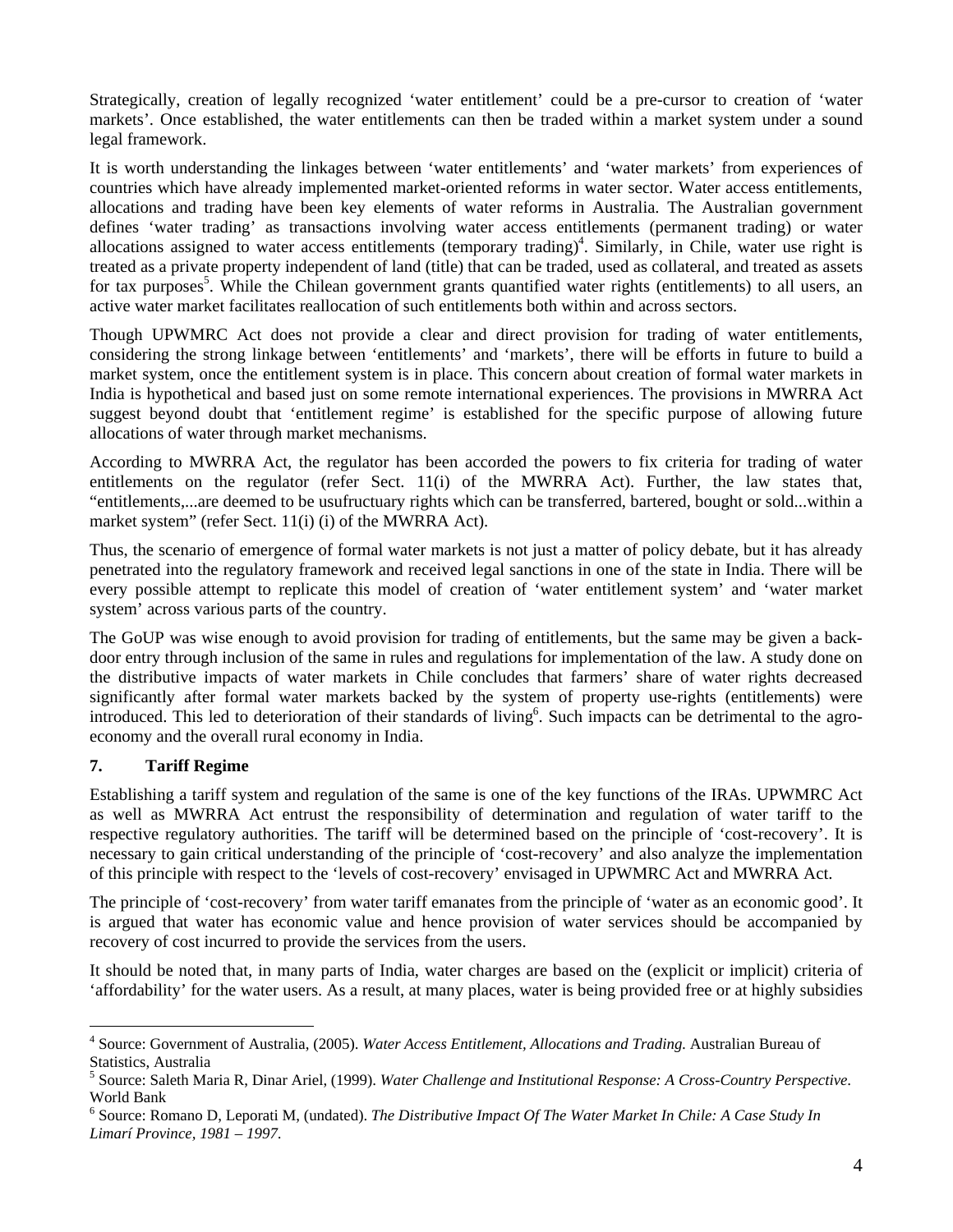rates to certain areas or populations. And, expenditure for water services were supported using the revenue generated from general taxes. Thus, historically water services were pre-dominantly considered as 'social services' and water was considered as a 'social good'.

The new tariff regime that will be implemented as part of water sector reforms attempts to reverse this principle and replace the same with the principle of water as 'economic good'. There is an emerging consensus that water services should either be run like a business, or become a business<sup>7</sup>. A business-like operation would require 'full cost-recovery' from water tariffs charged to individual consumers. In effect, this requires charging of water services based on the market principles.

Today, most of the states in India have accepted the principle of 'cost recovery' in their 'State Water Policies'. But, there was no formal mechanism to establish the tariff regime based on this principle. This has been achieved by making relevant provisions in the new regulatory laws such as UPWMRC Act and MWRRA Act, which effectively provide legal sanction to the paradigm shift in the perspective towards economic water services and tariff. Both the laws empower the water regulatory authorities to establish tariff system based on the principle of 'cost-recovery', and to determine and regulate water tariffs.

MWRRA Act restricts the level of recovery to recovery of operation and maintenance (O&M) cost. Along with O&M cost, UPWMRC Act also provides for recovery of part of capital costs (in form of depreciation). Provision of recovery of capital costs paves way for higher commercialization of the water services. Recovery of capital costs also creates conducive environment for privatization in water sector.

It is necessary to understand that, both the regulatory laws have still not made provision of recovery of return on investments or profits from water tariff. Once this level of recovery is reached, it is argued that, the water sector will be able to attract more and more private investors since there will be a provision for certain percentage of tariff to be collected as profit for the investors. This issue of level of cost recovery defined in the laws (limited to the operation and maintenance cost in case of MWRRA Act) and privatization of water services is at the cornerstone of one of the petitions filed by PRAYAS before the MWRRA against the initiative to privatize an irrigation project in Maharashtra<sup>8</sup>.

It is surprising that, UPWMRC Act also makes provision for recovery of cost of subsidy from the water tariffs. Such an attempt will lead to tremendous pressure on the service providers to reduce the subsidy component of the costs to enhance already limited revenue collected from water tariffs.

The discussion on tariff regime suggests that UPWMRC Act seems to be going ahead with the next generation of market-based regulatory reforms. Overall it can seen that the kind of tariff regime that gets established bears a lot of influence on crucial issues of public interest such as privatization of water services and subsidy to the disadvantaged sections of society.

## **8. Licensing Regime for Water Service Providers**

 $\overline{a}$ 

A major framework-level departure of UPWMRC Act from MWRRA Act is the provision of licenses to water service providers and thereby regulating the functioning of the various water utilities. Unlike the UPWMRC Act, MWRRA Act is ill-equipped to regulate water utilities. The UPWMRC is empowered to regulate the procedure and conditions for granting, revocation, and amendment of licenses, the terms, conditions, and procedure for determination of revenues and tariffs, determine standards of services and ensure reporting on standards from the licensees. So UPWMRC Act takes a typical 'utility regulation' approach that exists in other sectors like electricity and telecom. This approach includes not only 'economic regulation' but also 'service regulation'. Hence, UPWMRC Act ushers in next generation of regulatory framework with respect to regulations of water utilities.

<sup>7</sup> Source: Kessler Timothy, (2005). *Social Policy Dimensions Of Water And Energy Utilities: Knowledge Gaps And Research Opportunities*. World Bank

<sup>&</sup>lt;sup>8</sup> Petition filed in Jan 2008 before MWRRA. The petition was against by-passing of MWRRA Act and related tariff provision while initiating process of privatization. In its order issued in Nov 2008, MWRRA directed the proponents of privatization to withdraw the proposal until privatization policy is revised to limit the recovery level to O&M cost and in order to ensure role of the regulator. Details of the petition can be sent on request to PRAYAS (reli@prayaspune.org)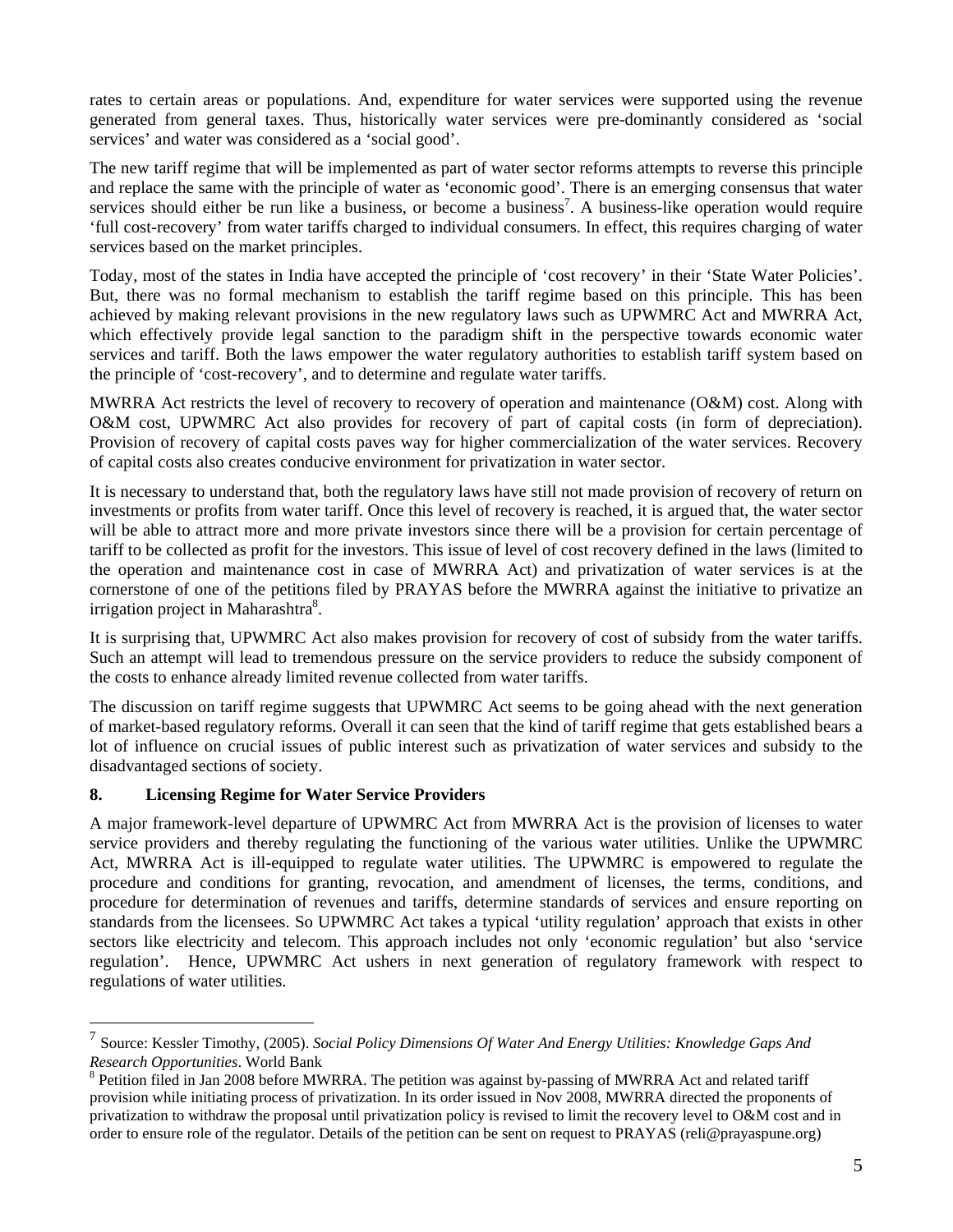The attempt done in UPWMRC Act to bring in comprehensive (i.e. both economic and service) regulation of water utilities can be seen as a welcome proposition, considering the lackluster performance of water utilities in India. But there is a need to further analyze the linkages between creation of licensing regime in water services and privatization of the services. It is considered that a major step in the privatization and liberalization process in many countries is the issuance of a license to incumbent operators. Thus, there is a need to dwell more into the issues of public concern surrounding the provisions related to creation of licensing regime.

# **9. Planning Regime: Integrated State Water Planning**

Decisions about the location, size and other aspects of new water resource projects have a very close bearing with the development and growth of particular regions. It is one of the most controversial and highly sensitive issues at the regional level. An attempt to bring these decisions under regulatory purview has been done in both MWRRA as well as UPWMRC Act, through the provision for development of a planning regime in the form of 'Integrated State Water Plan' (ISWP).

According to UPWMRC Act, the ISWP shall be developed by the government while the approval to the ISWP will be given by UPWMRC. In contrast to this, MWRRA Act accords the power of approval of ISWP to a committee comprising various ministers while the role of MWRRA is limited to monitoring of implementation of ISWP. Thus, UPWMRC Act envisages next generation of regulation by bringing the planning regime under direct control of the regulator. Delegating highest order powers relating to a crucial development tool like ISWP to an IRA may have detrimental impacts especially those related to the concern of de-politicization of water resource planning. There is an urgent need to articulate and address the concern over loss of public control on the planning of water resources.

#### **10. Public Control on Governance of Regulator: Provisions for Transparency, Accountability and Public Participation (TAP)**

Since, the IRA is supposed to be an autonomous body; there are questions of accounitility of IRAs. The problem is that the IRAs such as UPWMRC and MWRRA are empowered to take key decisions on water tariff and water distribution but they are not directly accountable to the public. Hence, the only option that remains for exerting public control on the IRA is through ensuring that the process followed by the IRA is transparent, accountable and participatory (TAP). Thus, TAP is necessary requirement for ensuring some level of public control over the decision making process of the IRA.

The comparative analysis of the provisions of the law for establishment of IRA in water sector (MWRRA  $\&$ UPWMRC Act) with the provisions of law for establishment of IRA in electricity sector (Electricity Act) suggests that the provisions regarding TAP in MWRRA and UPWMRC Act are weaker that their counterpart in electricity sector.

For example, there is no provision in UPWMRC as well as MWRRA Act for 'prior publication' of regulations that will be prepared by respective regulators for implementation of the law. Provision of prior publication makes it mandatory on the regulator to publish the draft regulations before finalizing the same. Thus, availability of draft regulations opens the opportunity for public scrutiny and influence. It is surprising UPWMRC Act does not include the provision of 'prior publication' even in case of rules to be prepared by government for implementation of the law. Such a provision is included in MWRRA Act. Thus, UPWMRC Act neither provides space for public participation in process of formulation of regulations nor for rules.

It is also surprising that MWRRA Act provides space for stakeholder consultation in formulation of tariff regulations, but the same is not included in UPWMRC Act. Thus, UPWMRC Act totally ignores the principle of public participation in regulatory processes.

In case of transparency, the UPMWRC Act seems to be progressive then MWRRA Act because it makes it obligatory on the regulator to issue its decisions, directions or orders accompanied with reasons behind the same (Sect. 10(4) of UP Act). Thus, the UPMWRC will have to disclose the reasons behind each of its decision. But there is a much regressive provision related to transparency in UPWMRC Act, which states that information obtained by commission with respect to any person or business shall be treated as classified and shall not be disclosed by commission without consent of the person or business (Sect. 18 of UP Act), except for information related to tariff. Further, the law also includes a blanket provision making all information in